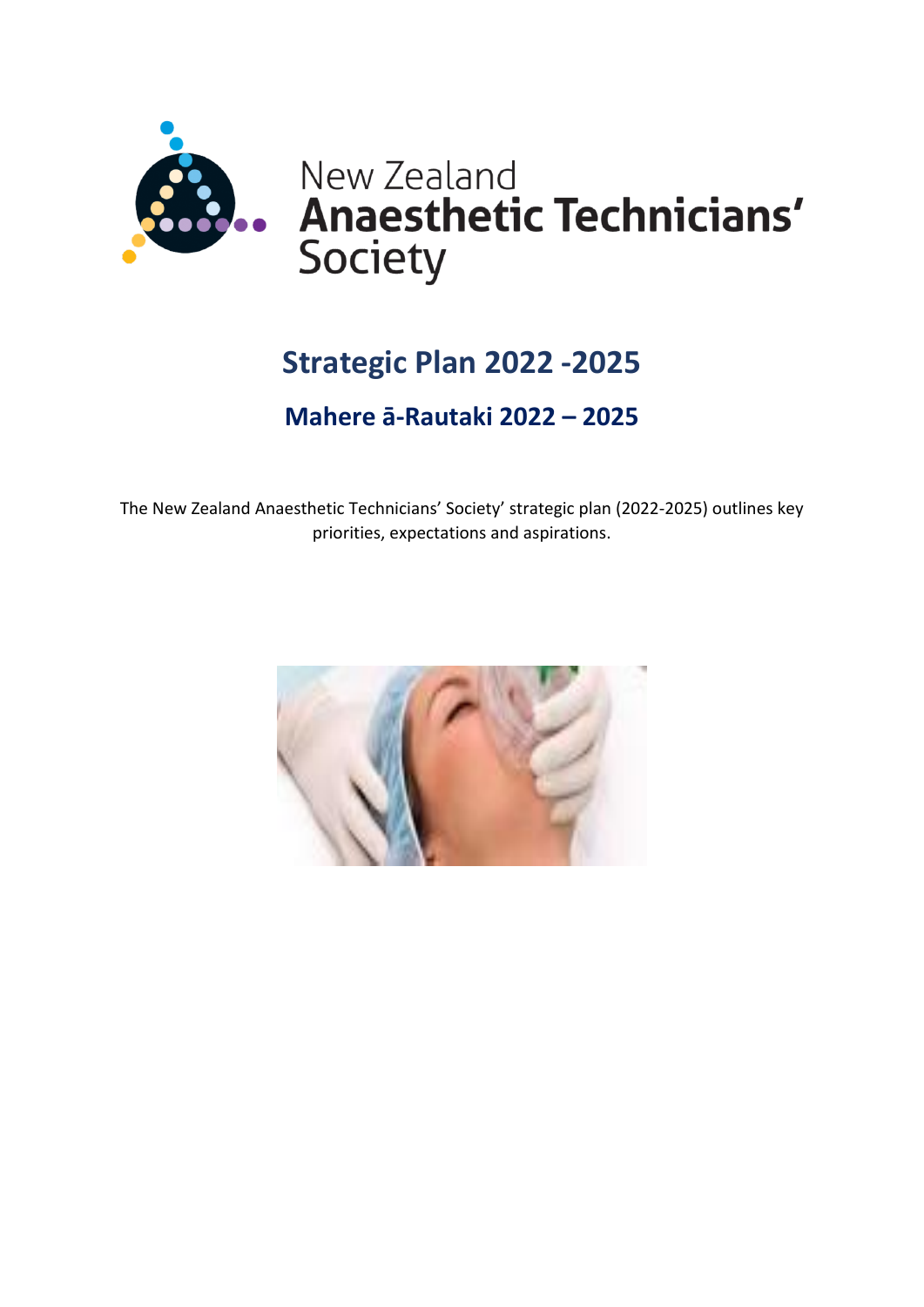Our vision is to advocate for the profession of Anaesthetic Technicians and provide a leading voice that supports and promotes quality and patient care.

Ko te whāinga kia wawao mā ngā mahi a ngā ringapū Whakarehu me te tuku i te reo ārahi e tautoko ana, e whakatairanga hoki ana i te manaakitanga kounga me te manawaroa.

To promote the profession of Anaesthetic Technicians and provide quality professional development opportunities.

Hei whakatairanga ake i te umanga o ngā ringapū Whakarehu me te tuku i ngā ara kounga mō ngā whakawhanaketanga ngaio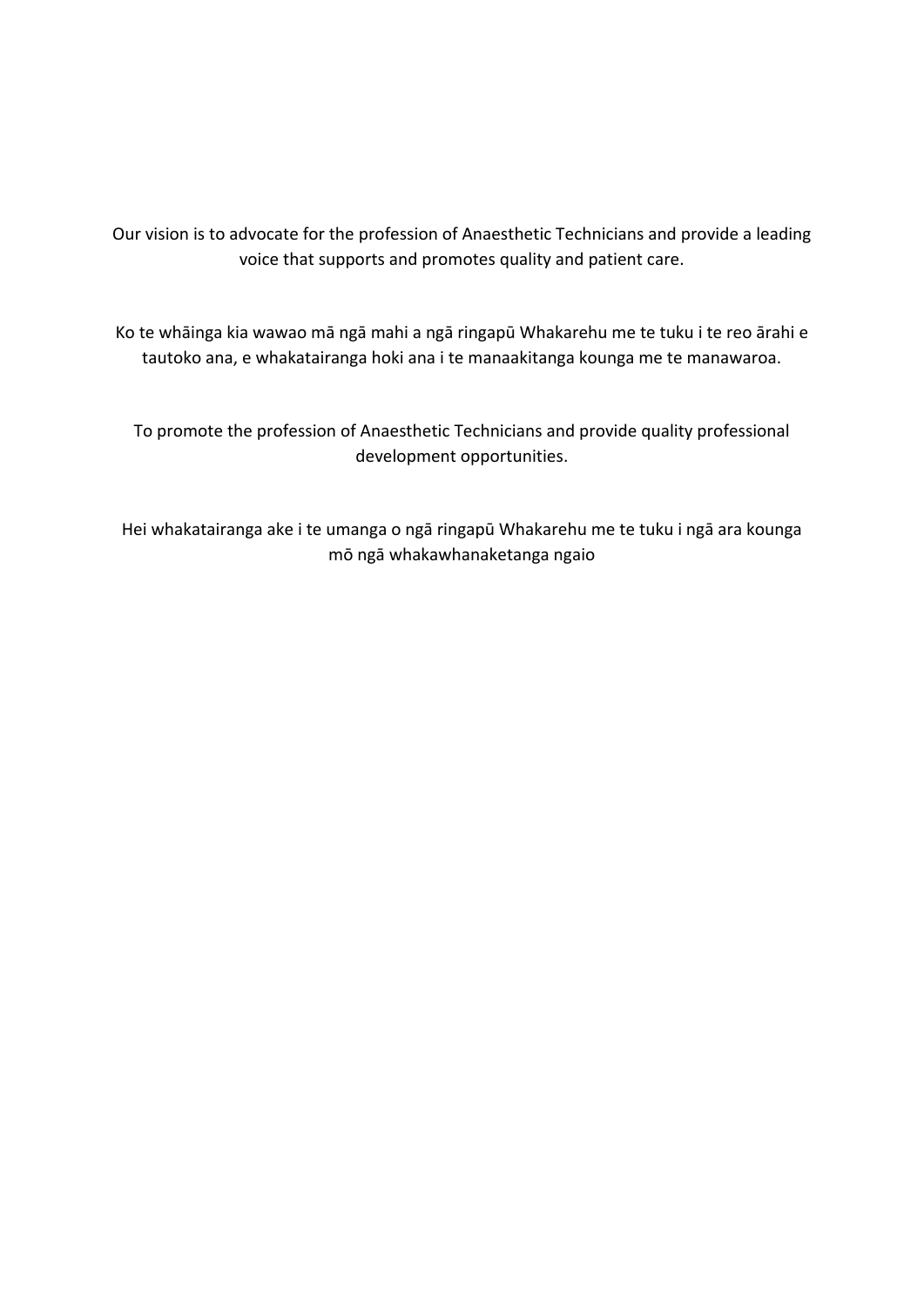# **Strategic Objectives and priorities**

## **Nga whainga me nga kaupapa matua**

## **Advocacy –**

#### **Kaiwawao -**

- To advocate for the profession, communicating with all relevant professional healthcare bodies
- Establish and maintain regular meetings with MSCNZ to discuss professional requirements are being met and new initiatives are created to support growth
- Maintain the MOU between NZSA and NZATS
- To provide advice and resources to the members
- Provide information via a range of channels through all media forums
- Create an awareness and anticipate and respond to developments in the political and health landscape
- Actively seek views of members on key issues

## **Education –**

#### **Mātauranga -**

- To provide quality Continuing Professional Development (CPD) opportunities for Anaesthetic Technicians'
- Provide educational forums regionally
- To encourage, support and promote Anaesthetic Technicians' CPD
- Create new and innovative initiatives to deliver CPD to all members
- Ensure consistent communication occurs around education delivery
- Support the NZATS magazine
- Support environmental sustainability and promote ways for the profession to reduce its carbon footprint
- To acknowledge and integrate cultural commitment to the Te Tiriti o te Waitangi
- Liaise with AUT re the academic programme
- Liaise with accredited training hospitals and clinical placement locations
- Actively seek involvement in document reviews and/or creation related to Anaesthetic Technicians'
- Support conferences for anaesthetic technicians
- Provide and promote educational prizes for educational work by anaesthetic technicians